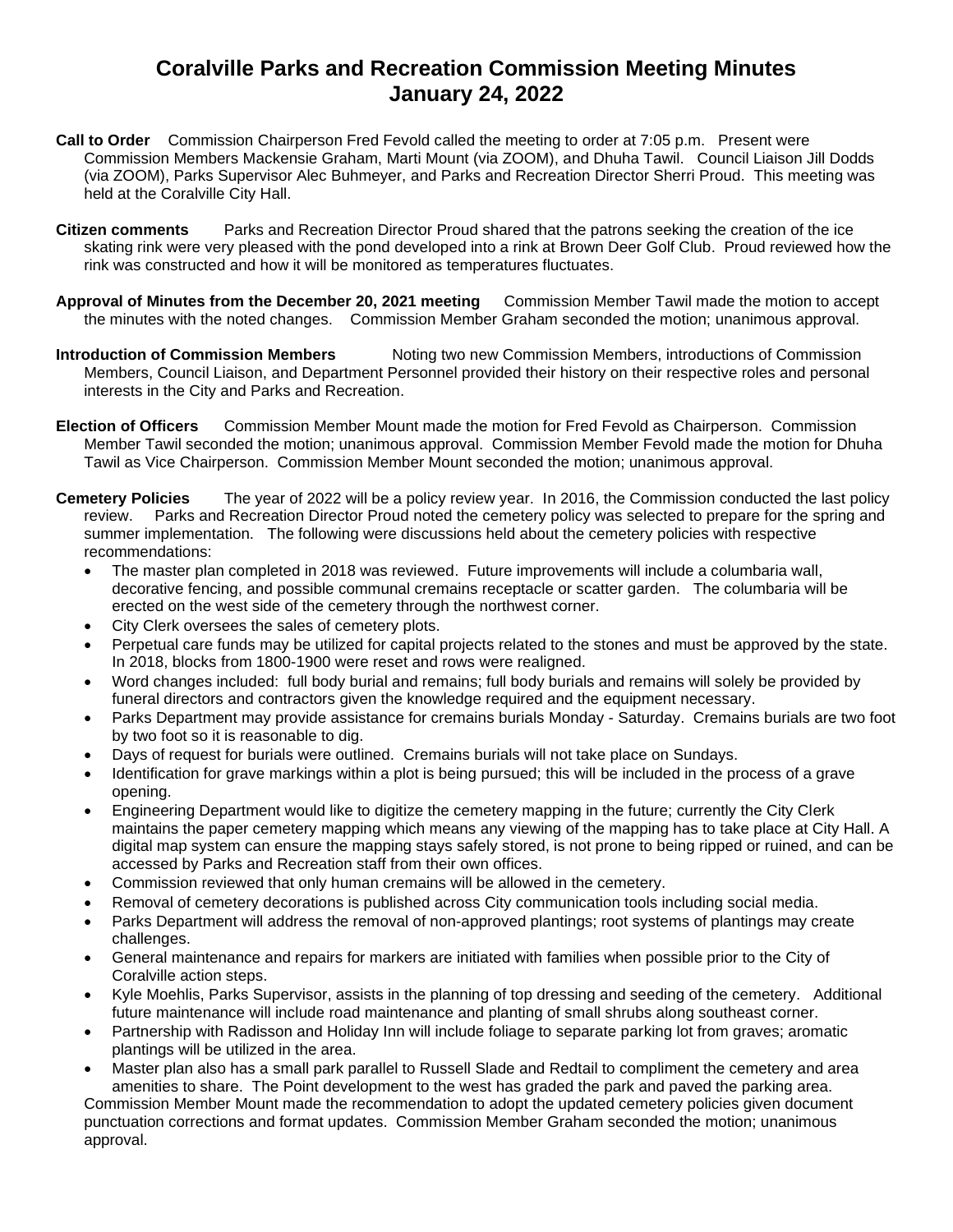**Council Report** Council Liaison Dodds shared that the budget meetings began in January. The first Council meeting of the year included the induction of the Mayor and Council Members. The Council also recognized Police Officers hired and recognized Eagle Scouts who completed projects with the City which occurred during the last two years.

Dodds shared recent joint meetings targeting a letter of intent and agreement between the City of Coralville and Clear Creek CSD in building an elementary school in the west land use area.

The Director of Johnson County Public Health noted that covid daily cases are down slightly. Vaccinations are recommended. Concerns for hospitals regarding covid cases are still taxing staffing and facilities. Updates were provided regarded vaccinations, covid testing clinics at school sites, covid testing result delays, projected numbers in February and March, and N95 mask usage.

Joint meetings occur with corridor members targeting the local, state, and federal child care needs and updates. In addition, the ARPA funds for the County continue to be reviewed related to direct assistance programing for poverty, housing, and food security.

A Celebration of Life for past Coralville Mayor Al Axeen will be held February 5.

**Director Report** Parks and Recreation Director Proud reviewed current projects:

The preconstruction meeting was held regarding the Biscuit Creek Flood Mitigation Project; this project will impact Central Park. Focus will include slowing down water, protecting homes in the area, protecting inclined slopes and planting vegetation, tree removal in the water way, and tree plantings in upland areas. In Central Park, the creek will be widened with riparian bench slopes, a stone creek crossing will be put in and a new ADA accessible bridge will installed. Funding is through a federal grant program, this project will be completed by the end of May. Park improvements will continue through the summer and fall.

A Veterans Memorial financial update was provided. The facility signage will be completed mid-April to early May. Country Landscapes will complete the medallions; coordination with the City of Coralville will include coordinating the granite work with management, tax exemption, and city insurance.

In the restaurant at Brown Deer Golf Club, the corner wait station will be rebuilt into a station specifically dedicated to serving the golfer going out to the course or making their nine hole turn. Amenity changes will include flooring, counters, new serving counter and shelving for snack display. Project completion targeted by March 15.

Parks and Recreation Department administrators are working diligently to hire staff for spring and summer programs and activities.

North Ridge Pavilion renovations are currently occurring with the floor being stripped removing grease and oil. Upon completion, a sealant may be considered to finish the floor. New countertops will be installed in the restrooms and the front counter in the kitchen.

**Parks Report** Parks Director Buhmeyer provided updates regarding singletrack trails, Creekside Trail, Woodpecker Trail and Flow Trail. Buhmeyer shared about grants and how these funds will raise the trails to the next level. Funding includes bank donations by Greenstate, Hills, and West Bank. Pledges are also being accepted. Partnerships focusing on volunteerism have been secured with the Iowa Coalition of Off Road Riders and bike shops. Bids are currently being accepted by contractors for a portion of the singletrack between Deer Creek Road and the ballpark. The future of the trails will include a topographic riding experience; each trail will focus on different rides and amenities creating unique challenges. A trail map is available on the City of Coralville website.

## **Commisson Comments**

| <b>Commission Member Fred Fevold</b>                   | Commission N |
|--------------------------------------------------------|--------------|
| <b>Commission Mackensie Graham</b>                     | Commission N |
| the fund proceeds directed to the 4th Fest. General ti |              |
| <b>Commission Member Marti Mount</b>                   | No comments  |
| <b>Commission Member Dhuha Tawil</b>                   | No comments  |

**Commission Member Fevold welcomed Graham to the Commission. Commission Member Graham noted that she is excited for Burrfest with burrfest and shall she is excited for Burrfest with and that she with and that shell and that shell and that shell and that shell and that suffer and th** the fund proceeds directed to the 4th Fest.General ticket admissions are still available. **Comments** 

**Adjournment** Commission Member Mount made the motion to adjourn. Commission Member Tawil seconded the motion; unanimous approval

No meeting will be held in February in accordance to the Parks and Recreation Meeting policies.